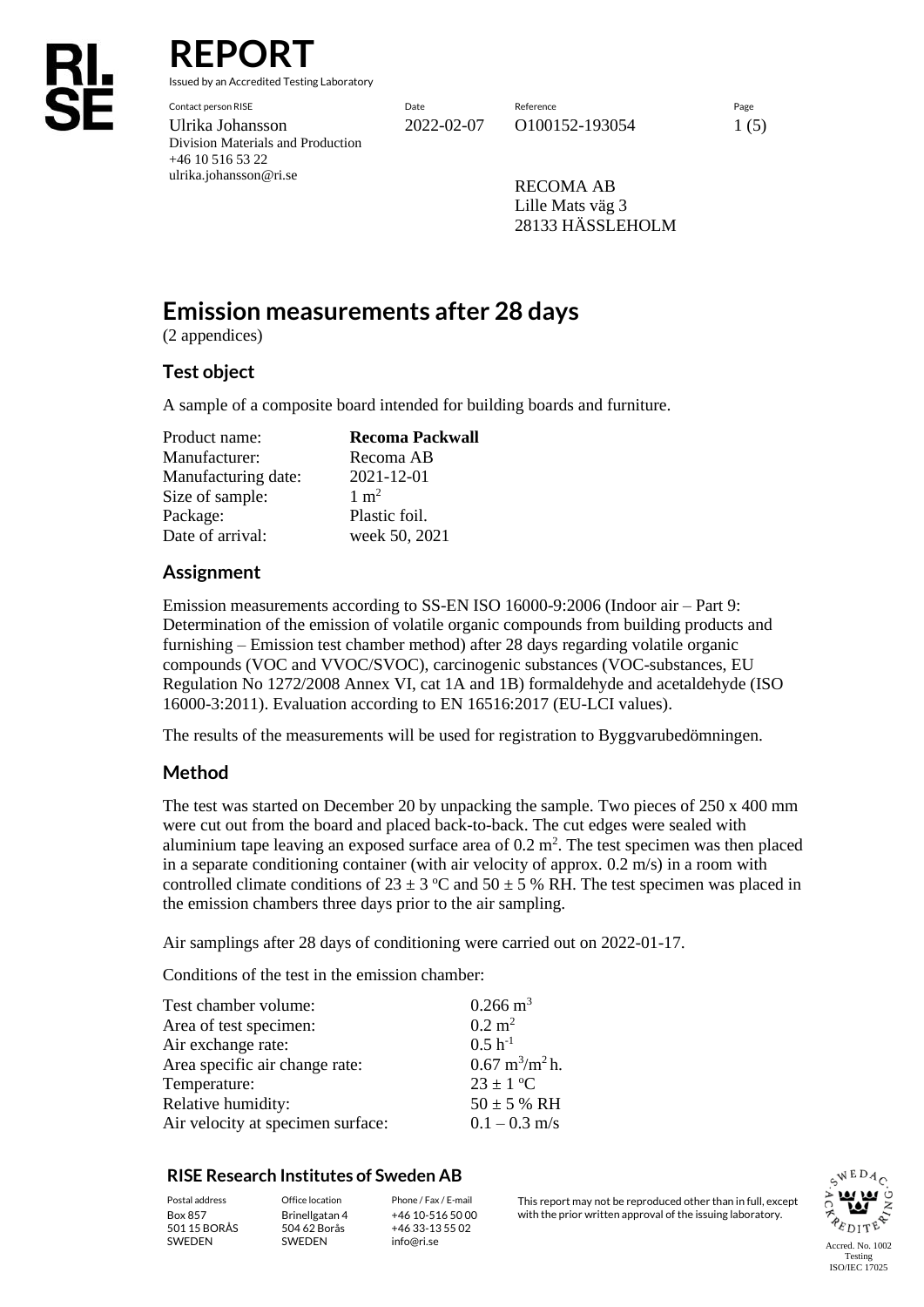Tenax TA was used as adsorption medium for VOC. The tubes were thermally desorbed and analysed in accordance to ISO 16000-6:2011 (Determination of volatile organic compounds in indoor and test chamber air by active sampling on Tenax TA sorbent, thermal desorption and gas chromatography using MS/FID). This means an analysis in a gas chromatograph and detection with a flame ionisation detector (FID) and mass selective detector (MS). The capillary column used is coated with 5% phenyl/ 95 % methylpolysiloxane. The FID signals are used for compound quantification. The total volatile organic compounds (TVOC) means compounds eluting between and including n-hexane to hexadecane, having boiling points in the range of about 70-260 °C. Minimum duplicate air samples were taken and the results are mean values. Sampled volumes are 2.6 – 6.1 L.

Tenax TA was also used as adsorption medium for testing of volatile carcinogenic compounds according to EU Regulation No 1272/2008 Annex VI, cat 1A and 1B), (exclusive formaldehyde),  $1 \mu g/m^3$  and above.

The samplings of aldehydes were carried out with DNPH samplers. The samplers were analysed according to SP method 2302, similar to ISO 16000-3:2011(Indoor air - Part 3: Determination of formaldehyde and other carbonyl compounds – Active sampling method). This means analysis on a liquid chromatograph with absorbance detector. Duplicate air samples were taken and the results are mean values. Sampled volumes were 24 – 32 L.

## **Results**

The results relate only to the items tested.

The results in Table 1 are expressed as area specific emission rates and as concentrations in a reference room (according to EN 16516:2017). The reference room has a base area of 3 m x 4 m and a height of 2.5 m, with an air exchange rate of  $0.5 \text{ h}^{-1}$ . The wall area is 31.4 m<sup>2</sup>, floor area is 12 m<sup>2</sup>, small area, like a door, is 2 m<sup>2</sup> and very small area, like sealant, is  $0.2$  m<sup>2</sup>. Wall area is used for the calculation of the concentrations.

Calculation of the concentration from the emission rate:

|                              | C = concentration of VOC in the reference room, in $\mu$ g/m <sup>3</sup> |
|------------------------------|---------------------------------------------------------------------------|
| $C = \frac{E_a \times A}{4}$ | $E_a$ = area specific emission rate, in $\mu$ g/m <sup>2</sup> h          |
| $n \times V$                 | $A =$ surface area of product in reference room, in m <sup>2</sup>        |
|                              | $n =$ air exchange rate, in changes per hour                              |
|                              | V = volume of the reference room, in $m3$                                 |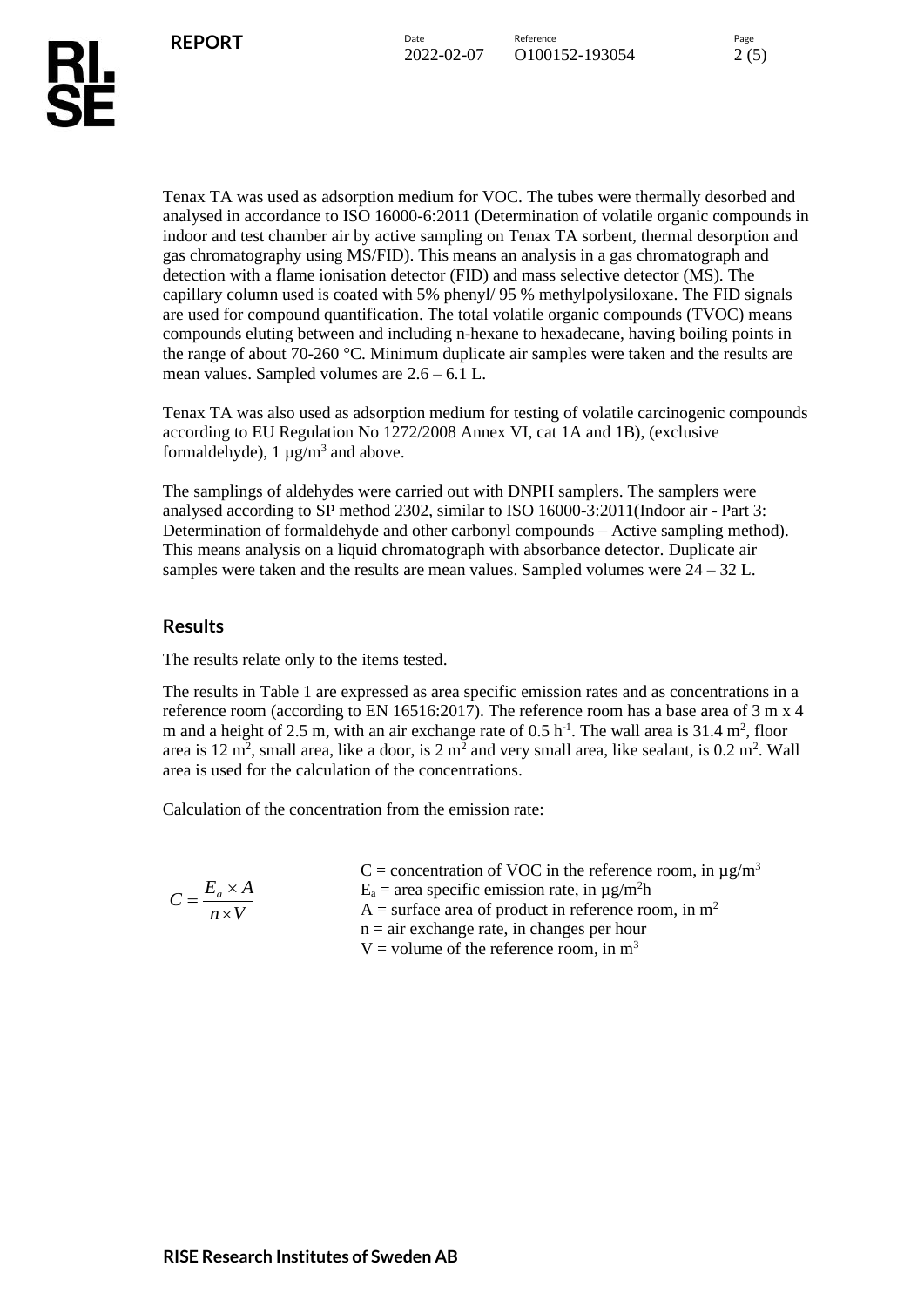Ř

#### **Table 1.**

Emission results of **Recoma Packwall** after 28 days

| Volatile organic compounds                                                  | <b>CAS</b><br>number     | <b>Retention</b><br>time<br>(min) | ID<br>$\mathbf{1}$       | <b>Emission</b><br>rate<br>$(\mu g/m^2 h)$ | <b>Concentration in</b><br>reference room<br>$(\mu g/m^3)$ | LCI <sub>i</sub><br>$(\mu g/m^3)$ | $\mathbf{R}_{i}$<br>$(c_i/LCI_i)$ |
|-----------------------------------------------------------------------------|--------------------------|-----------------------------------|--------------------------|--------------------------------------------|------------------------------------------------------------|-----------------------------------|-----------------------------------|
| <b>TVOC</b> $(C_6 - C_{16})$                                                | $-$                      | $6.1 - 38$                        | B                        | 20                                         | 22                                                         | $\overline{\phantom{a}}$          | $-$                               |
| Volatile Carcinogens <sup>2</sup>                                           |                          | $6.1 - 38$                        |                          |                                            |                                                            |                                   |                                   |
| No substances detected                                                      | $\overline{\phantom{a}}$ | 8.6                               | B                        | $<1\,$                                     | $<1\,$                                                     | $-$                               | $-$                               |
| VOC with LCI <sup>3</sup>                                                   |                          | $6.1 - 38$                        |                          |                                            |                                                            |                                   |                                   |
| Pentanal                                                                    | 110-62-3                 | 8.6                               | A                        | 3                                          | $\overline{7}$                                             | 800                               | < 0.01                            |
| Hexanal                                                                     | $66 - 25 - 1$            | 11.9                              | A                        | 12                                         | 25                                                         | 900                               | 0.03                              |
| Limonene                                                                    | 138-86-3                 | 21.0                              | A                        | $\overline{2}$                             | $\overline{4}$                                             | 5000                              | < 0.01                            |
| $\Sigma$ VOC with LCI                                                       | $-$                      | $\overline{\phantom{a}}$          | A                        | 17                                         | 36                                                         | $\mathbf{u}$                      | $-$                               |
| VOC without LCI <sup>4</sup>                                                |                          | $6.1 - 38$                        |                          |                                            |                                                            |                                   |                                   |
| No substances detected                                                      | --                       | $-\, -$                           | B                        | $< 2\,$                                    | < 5                                                        | $\overline{\phantom{m}}$          | --                                |
| $\Sigma$ VOC without LCI                                                    | $-$                      | $\overline{\phantom{a}}$          | B                        | $< 2\,$                                    | < 5                                                        | $-$                               | --                                |
| <b>SVOC</b> $(C_{16} - C_{22})^{-5}$                                        |                          | $38 - 51$                         |                          |                                            |                                                            |                                   |                                   |
| No substances detected                                                      | --                       | $\overline{\phantom{a}}$          | B                        | $\lt 2$                                    | < 5                                                        | $-$                               | --                                |
| $\Sigma$ SVOC                                                               | $-$                      | $-\, -$                           | B                        | $< 2\,$                                    | < 5                                                        | $\sim$ $\sim$                     | --                                |
| VVOC ( $<$ C <sub>6</sub> ) $6$                                             |                          | $4.4 - 6.1$                       |                          |                                            |                                                            |                                   |                                   |
| Formaldehyde <sup>7</sup>                                                   | $50 - 00 - 0$            | $\overline{\phantom{a}}$          | $\overline{A}$           | $<1\,$                                     | < 5                                                        | 100                               | $-$                               |
| Acetaldehyde <sup>7</sup>                                                   | 75-07-0                  | $-\, -$                           | A                        | 10                                         | 21                                                         | 300                               | 0.07                              |
| $\Sigma$ VVOC                                                               | $-$                      | $\overline{\phantom{a}}$          | A                        | 10                                         | 21                                                         | $\overline{a}$                    | $-$                               |
| $\mathbf{R} = \sum_{i} \mathbf{C_i} / \mathbf{L} \mathbf{C} \mathbf{I_i}^8$ |                          | --                                | $\overline{\phantom{a}}$ | --                                         |                                                            | $-$                               | 0.10                              |

<sup>1)</sup> ID: A = quantified compound specific, B = quantified as toluene-equivalent

<sup>2)</sup> Volatile carcinogens = VOCs according to EU Regulation No 1272/2008 Annex VI, cat 1A and 1B

<sup>3)</sup> VOC with LCI = identified VOC-compound with LCI-value according to EU-LCI, Dec 2020

 $4)$  VOC without LCI = VOC-compound without LCI-value or not identified.

5) SVOC = semi-volatile organic compounds, as defined in ISO 16000-6 (not part of accreditation)

 $6)$  VVOC = very volatile organic compounds, as defined in ISO 16000-6 (not part of accreditation)

7) VVOC-aldehydes measured with DNPH samplers (ISO 16000-3)

8) All VVOC, VOC, SVOC and carcinogens with LCI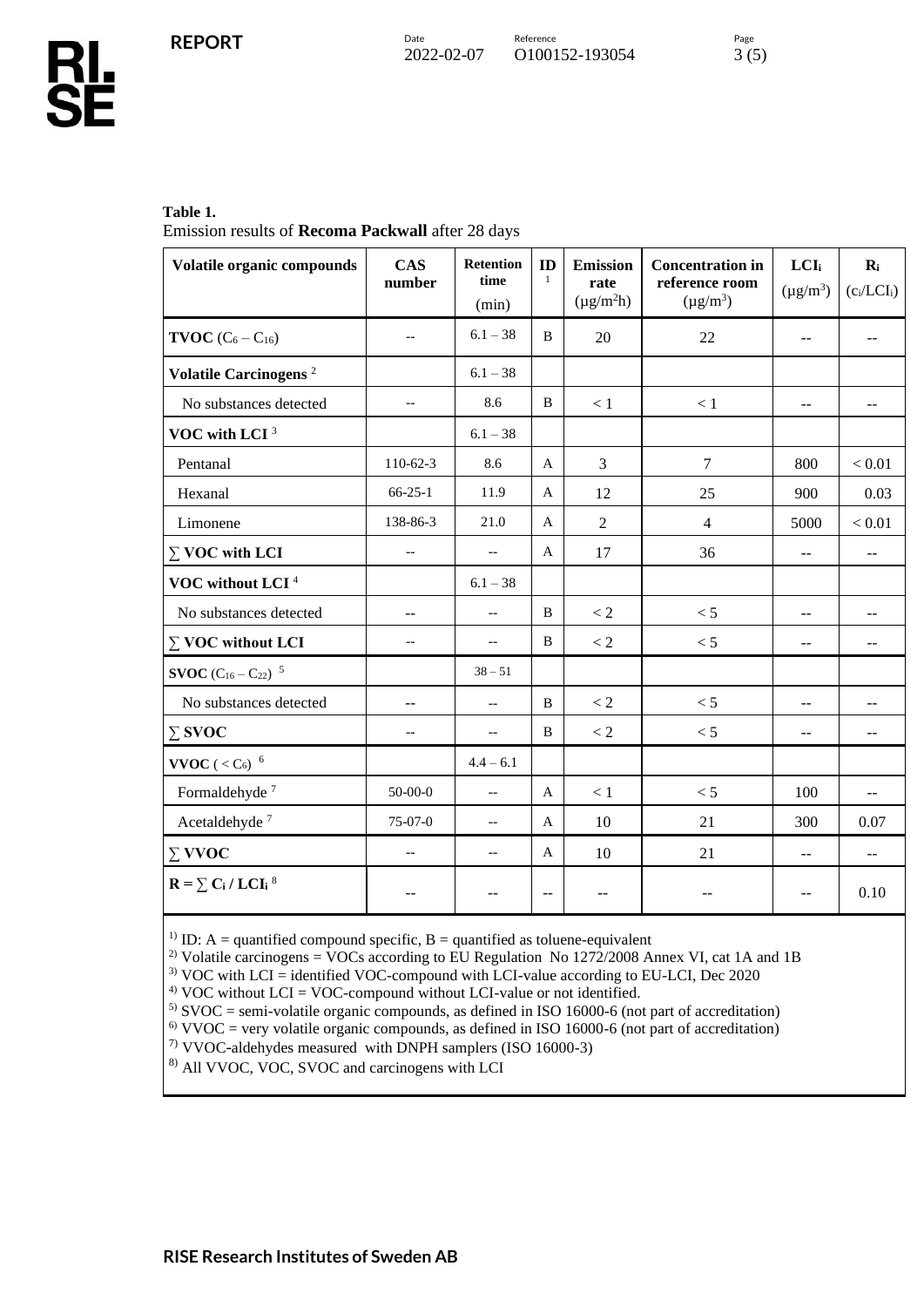Only VOC-compounds with an emission rate higher than  $2 \mu g/m^2 h$  are listed in Table 1, carcinogenic compounds  $\geq 1 \mu g/m^2 h$ . Only compounds with a concentration in the reference room  $\geq 5 \mu$ g/m<sup>3</sup> are evaluated based on LCI (= lowest concentration of interest). TVOC expressed in  $\mu$ g/m<sup>3</sup> is the sum of all individual substances with concentrations  $\geq$  5  $\mu$ g/m<sup>3</sup> (in toluene equivalents) in the reference room. The emission rate of TVOC ( $\mu$ g/m<sup>2</sup>h) includes all compounds approx.  $\geq 1 \mu g/m^2 h$  in the chamber. Quantification limit for TVOC is  $10 \mu g/m^2 h$ . Measurement uncertainty for TVOC is 15 % (rel) and for formaldehyde 30 % (rel). Background of TVOC in the empty chamber was below 10  $\mu$ g/m<sup>3</sup> and is subtracted.

See Appendix 1 for gas chromatograms (FID spectra).

## **Summary of the test results**

The test results are summarized in Table 2.

#### **Table 2.**

Summary of the emission results after 28 days of **Recoma Packwall** 

| <b>Compounds</b>           | <b>Emission rate</b><br>$(\mu g/m^2 h)$ | <b>Concentration in</b><br>reference room<br>(wall area scenario)<br>$(\mu g/m^3)$ |
|----------------------------|-----------------------------------------|------------------------------------------------------------------------------------|
| <b>TVOC</b>                | 20                                      | 22                                                                                 |
| $\Sigma$ Carcinogenic VOCs | < 1                                     | < 1                                                                                |
| $\Sigma$ VOC with LCI      | 17                                      | 36                                                                                 |
| $\Sigma$ VOC without LCI   | $\lt 2$                                 | $\lt$ 5                                                                            |
| $\Sigma$ VVOC              | 10                                      | 21                                                                                 |
| Formaldehyde               | $\leq 1$                                | < 5                                                                                |
| $\Sigma$ SVOC              | $\lt 2$                                 | < 5                                                                                |
| $R = \sum_{i} C_i / LCI_i$ |                                         | 0.10                                                                               |

## **Evaluation of the test results**

Byggvarubedömningen has criteria regarding Emissions to indoor environment. The emissions are to measured according to a standard method such as ISO 16000-9. The requirements for the *Recommended class* is that the requirements to one of the following systems are being met: Emicode EC1, Emicode EC1PLUS, Blue Angel, M1 (RTS) or GUT. The results of the tested sample are compared to M1, table 3.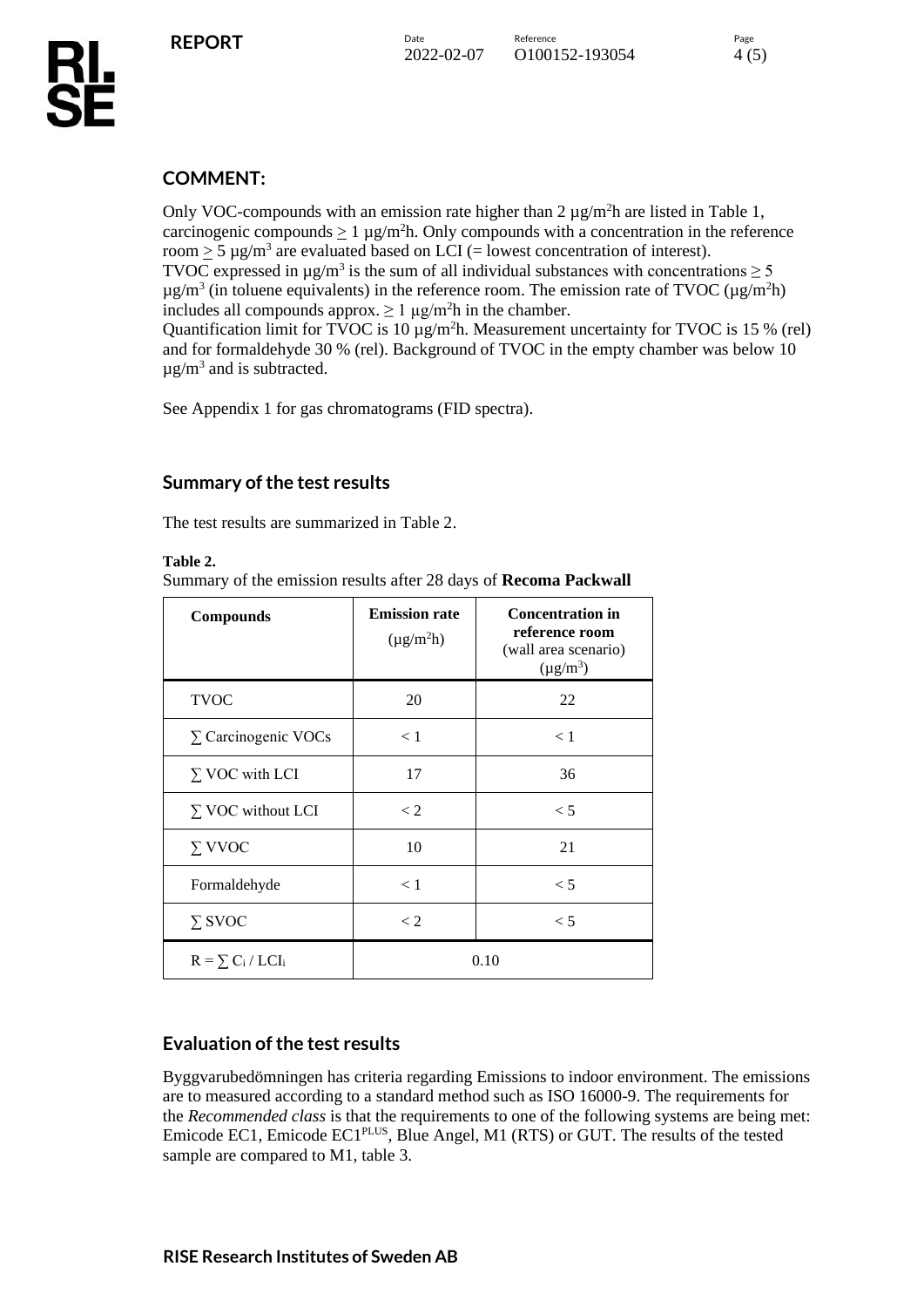Б

Decision rule: When comparing the measured results and requirement level, the average value of the measured results has been compared with the requirement level. No account is taken to the measurement uncertainty.

#### **Table 3.**

The test results of **Recoma Packwall** are compared to the relevant requirements in M1

| <b>Compounds</b>         | <b>Requirement M1</b><br>(mg/m <sup>2</sup> h) | <b>Test Results</b><br>(wall area)<br>(mg/m <sup>2</sup> h) | Pass / Fail |
|--------------------------|------------------------------------------------|-------------------------------------------------------------|-------------|
| <b>TVOC</b>              | < 0.2                                          | 0.020                                                       | <b>PASS</b> |
| Formaldehyde             | < 0.05                                         | < 0.001                                                     | <b>PASS</b> |
| $CMR$ 1A+1B              | < 0.001                                        | < 0.001                                                     | <b>PASS</b> |
| Single VOC $(\mu g/m^3)$ | $<$ EU-LCI                                     | $<$ EU-LCI                                                  | <b>PASS</b> |
| Ammonia                  | < 0.06                                         | not measured                                                |             |
| Odour                    | $\geq 0.0$                                     | not measured                                                |             |

## **Conclusion**

The test results are in compliance with the tested requirements of M1 and meet the requirements of Byggvarubedömningen for the R*ecommended class*.

## **RISE Research Institutes of Sweden AB Chemistry and Applied Mechanics - Chemical Product Safety**

Performed by Examined by Examined by

Signed by: Ulrika Johansson<br>Reason: I am the author of this document<br>Thate & Time:  $2022-02-0716:09:49+01:00$ Wirlar

Ulrika Johansson Marcus Gjertz

The Signed by: Marcus Gjertz<br>
Manage Constant Reason: 1 have reviewed this document<br>
Date & Time: 2022-02-08 12:53:46 +01:00

#### **Appendices**

- 1. Gas chromatogram
- 2. Photo of test specimen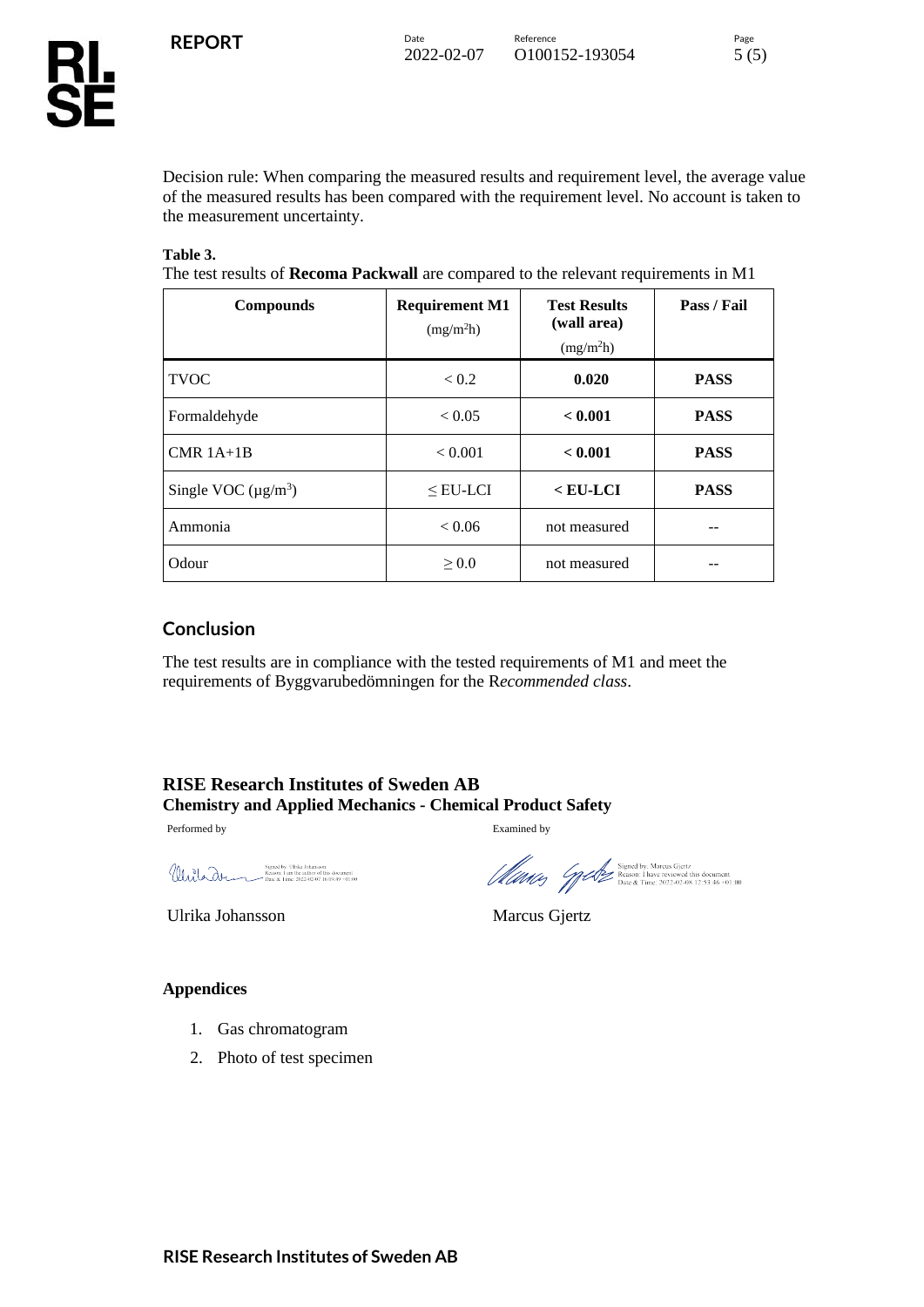**REPORT**



Appendix 1

## **Gas chromatogram**

#### **Recoma Packwall** after 28 days

#### **Aurdance**



#### Tine->

TVOC between  $C_6$  and  $C_{16}$ , means compounds eluting between 6.1 and 38 minutes.